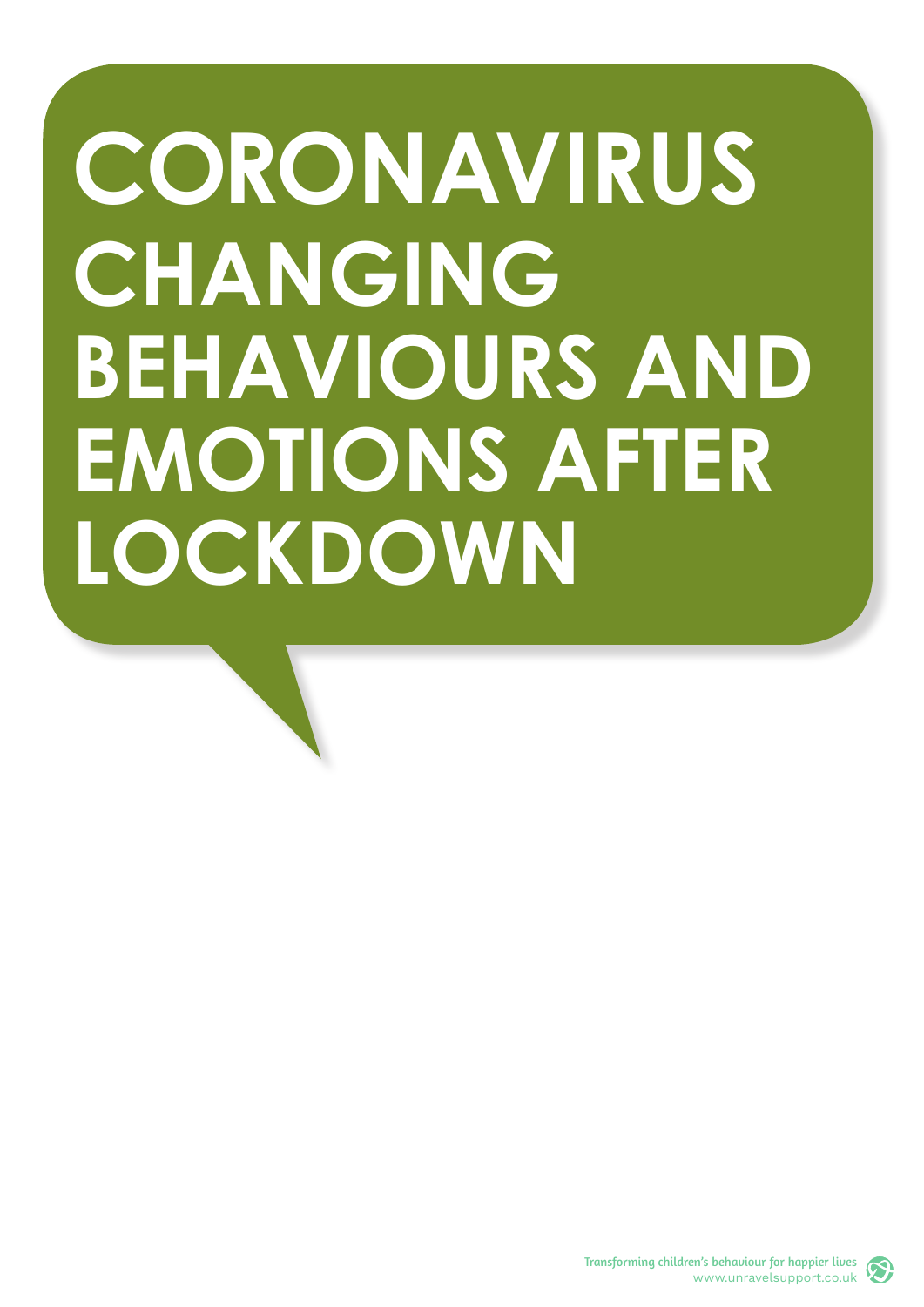### Dear parent/carer

The emotional difficulty we are all currently facing is that we cannot escape the impact or seriousness of what the coronavirus is; it is everywhere. Yet now we are hearing that we can slowly start returning to some of the behaviours that we have not been able to engage in during lockdown. So how is this making you feel?

The many months of negative bombardment naturally triggered a sense of danger within us at the beginning of lockdown and is now being reawakened as the strict guidelines we have all been following for many weeks are moving slowly towards being lifted. Once this new fear is registered in our thought process, our emotions will automatically become activated again. This is due to our emotions being purely designed to communicate to us that there is a problem to solve, so that we can adapt as best as possible, and fundamentally stay alive. Sadly, we can't solve the coronavirus situation as quickly as any of us would like to, so instead we need to use our emotions to motivate us to take healthy and safe precautions so that we reduce our risk of catching the illness, and make sure we are not letting them get too carried away at the same time. Our emotions really do love themselves and if they think they can maximise a situation, they will!

We must make a real effort to keep everything in perspective now, as was important at the beginning of this pandemic. If we let our emotions get carried away and we feel an unhealthy degree of anxiety and fear which doesn't perhaps fit the real facts of this situation, it could begin to change our behaviours on a more extreme level. This will then impact on our mental health and well-being even further. The small changes that are being suggested are to help us gently begin to return to our familiar normal way of life. With little steps and changes, and the right degree of pace, we can move out of this complex restrictive situation to a newer and more readily embraced sense of positivity and safe change.

If we get this next stage right, with mindfulness and caution, we will begin to see the results of all of our commitments in managing this pandemic. We aren't there yet, but small changes will feel very significant and we must allow ourselves to feel the real value of them and carry a greater sense of gratitude from this experience.

Remember, we are all in this together and will get through this. Be proud of yourselves and your loved ones.

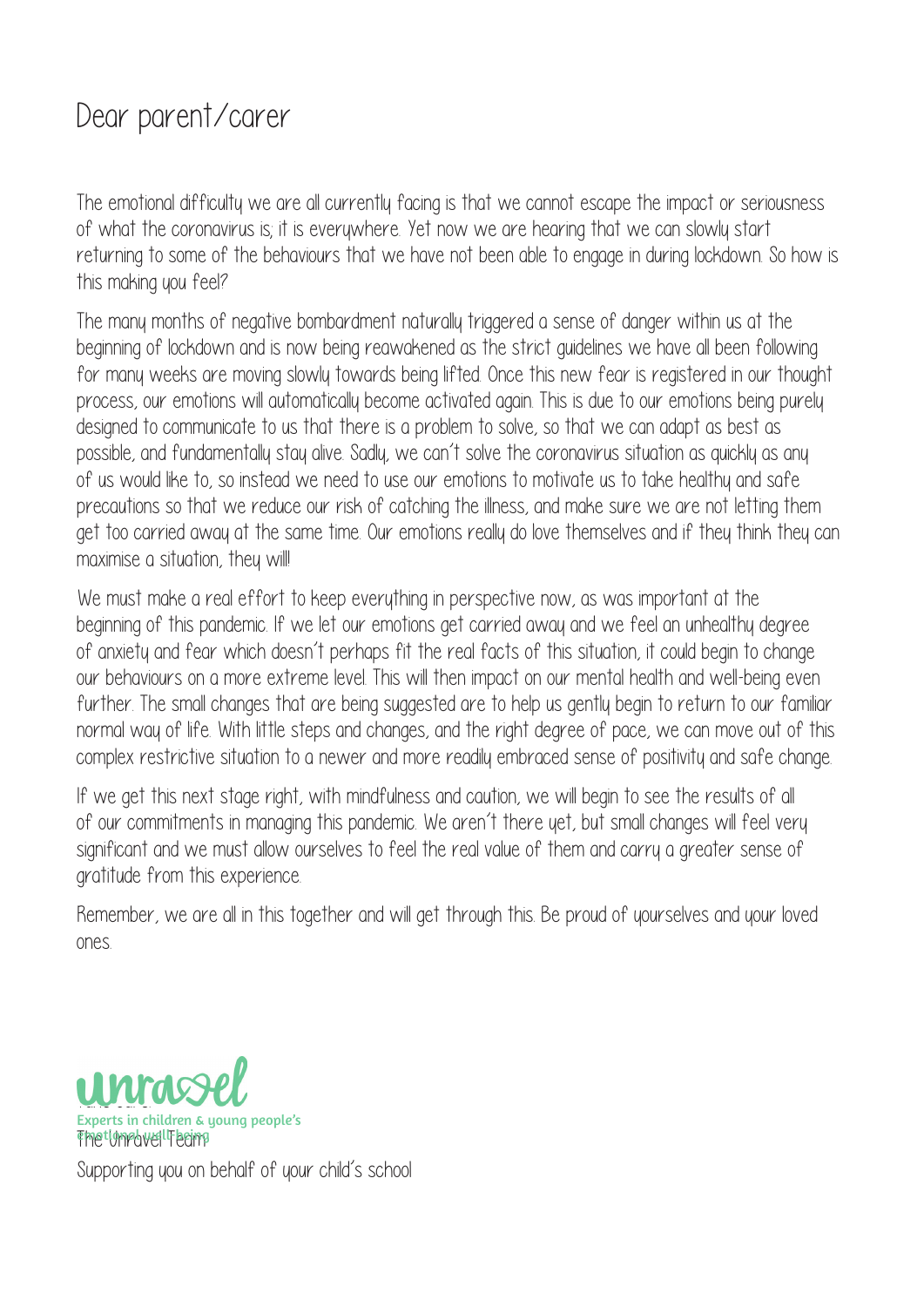#### **CHANGING BEHAVIOURS AND EMOTIONS AFTER LOCKDOWN**

Remember that behaviour change takes time. It is going to take us all a while to feel totally comfortable changing the behaviours that we have followed so strictly, and to feel safe in more crowded places. This is normal and expected. Re-engage the behaviours that you want to do step by step and use positive self-talk to help you keep going

- **C** Engaging with people out of your family dynamic will be exciting but also emotionally exhausting. The demands on us mentally and emotionally will feel much greater initially but the more we do it, the more natural it will feel again
- Catch yourself noticing the behaviours you currently do or want to do, for example being more vigilant with hand washing when you have been out and reducing contact with unnecessary items whenever possible. Use this insight to drive the correct behaviours, being careful to not reinforce the negative behaviours that could become a problem

Set up new behaviours. Think, "what can I do instead?" Rather than avoiding a move to new opportunities, give yourself a reassuring stroke from the shoulder to the elbow as this is a good way to reduce feelings of anxiety and offer some self-soothing reassurance to yourself. This is a positive distraction

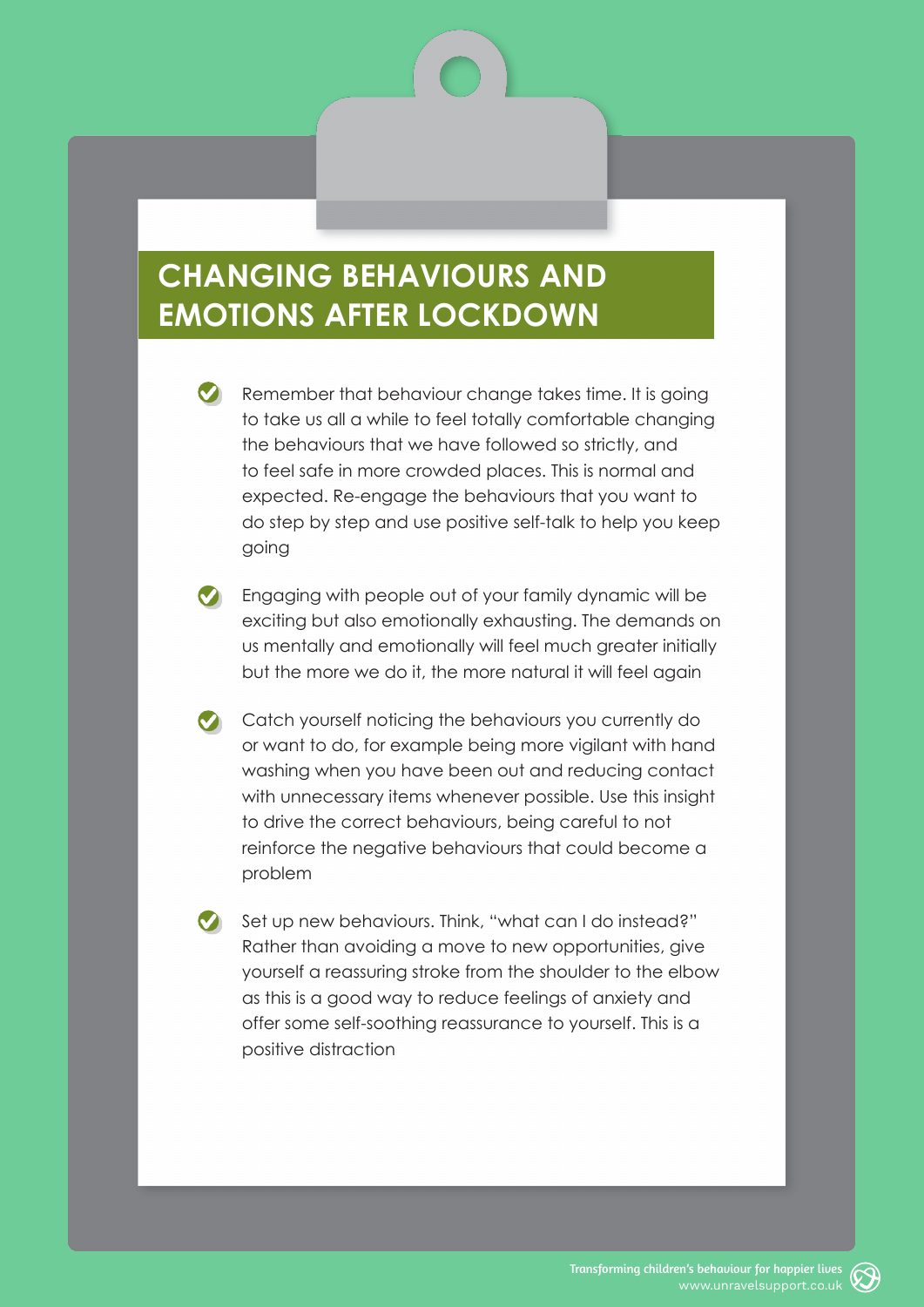#### **CHANGING BEHAVIOURS AND EMOTIONS AFTER LOCKDOWN**

- Be reassuring and give appropriate, age related facts to children and to ourselves. Reminders of the rational, more logical information we know about this condition will help reduce the domination of our emotional brain
- $\bigcirc$  The tide could be changing and some of us may miss the things we have learned to love about lockdown. Try to use this time to do as many things as you can that activate positive emotions and remember a lot of learning can come out of a crisis, and this knowledge can be powerful and is yours forever
- Experiences like this can also help us personally grow and become better people because of it. Embrace the reflections and use them to make the positive changes you would like to add to your life mentally, emotionally and practically after this is over
- Remember that William Shakespeare is thought to have created several of his masterpieces while on lockdown from the bubonic plague. What will be your coronavirus legacy?